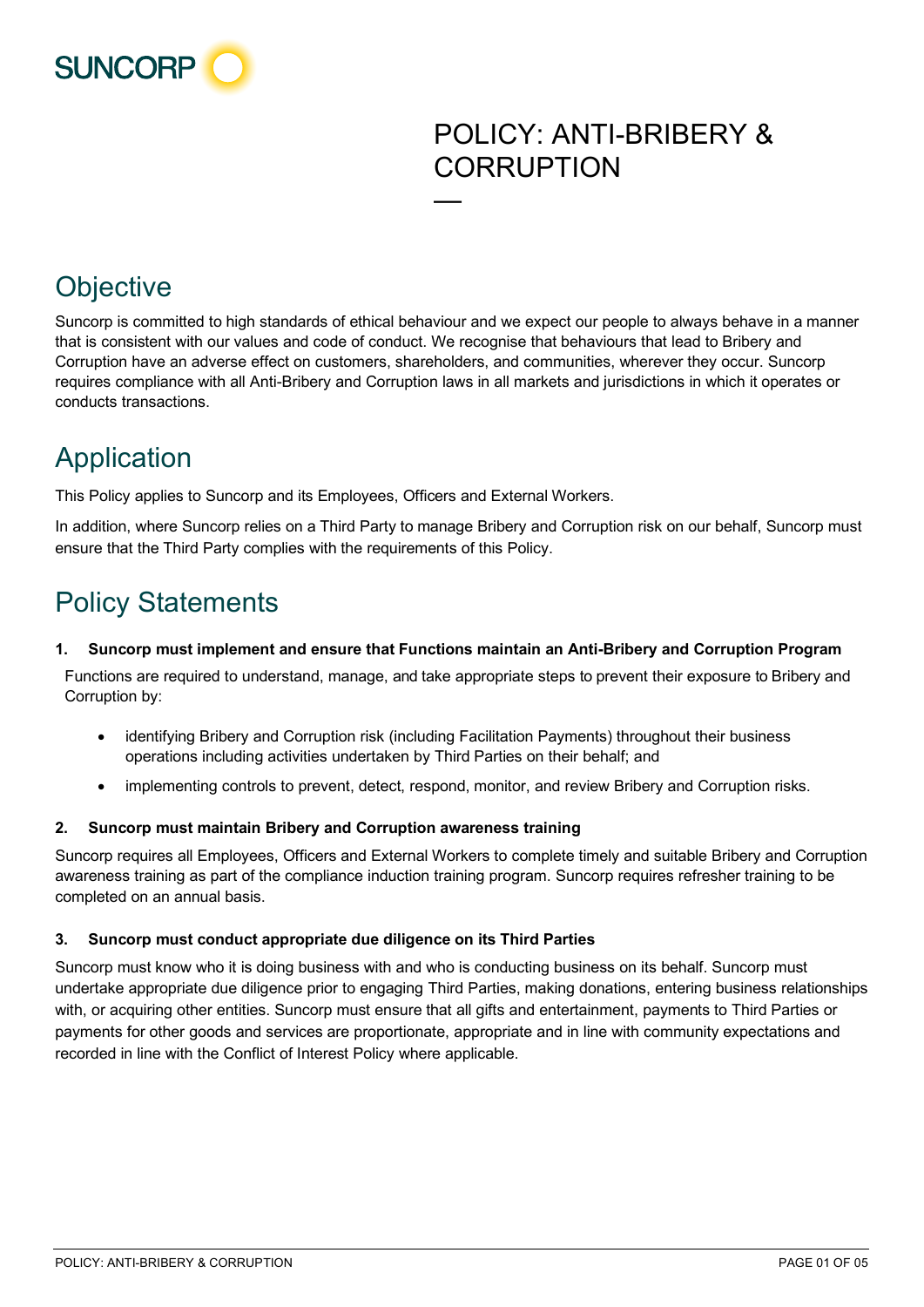## Role Accountabilities and Responsibilities

#### **Board**

- Accountable for:
	- Setting Risk Appetite for Bribery and Corruption; and
	- Overseeing the effectiveness of Suncorp's Anti-Bribery and Corruption Risk.

### **Group CEO**

- Accountable for:
	- Oversight of risk and compliance management and control environment to maintain risk profile within the defined Risk Appetite Statement;
	- Escalating to the Board and briefing the Board, on material risk and compliance issues;
	- Leading risk culture and providing feedback, recommendations or insights to the Board and management as appropriate; and
	- Approving and overseeing the risk management framework, regulatory compliance and controls, and associated policies to manage those risks.

## **Group Chief Risk Officer**

- Accountable for:
	- Developing, implementing, and maintaining Anti bribery and corruption Policies, Programs and Standards; and
	- designing, implementing, and monitoring Anti bribery and corruption operational controls, risks and compliance with Policies, Programs and Standards within the remit of the Risk function

#### **Group General Counsel**

- Accountable for:
	- Investigating all suspected and alleged Internal Fraud, including Bribery and Corruption in accordance with this Policy and supporting Frameworks, Standards and Guidelines; and
	- Referring financial crime (Internal Fraud including Bribery and Corruption) matters to law enforcement agencies where evidence of illegality is identified.

#### **Function CEO or equivalent**

- Accountable for:
	- Identifying and reporting to Group Internal Fraud any suspicious activity related to Bribery and Corruption within their respective Function.
	- CEO Banking & Wealth is specifically accountable for:
		- implementing the Anti-Bribery and Corruption Policy, Programs and Standards to effectively manage Anti-Bribery and Corruption risks within the remit of the Banking function; and
		- designing, implementing and monitoring Anti-Bribery and Corruption operational controls, risks and compliance with Anti-Bribery and Corruption Policy, Programs and Standards within the remit of the Banking function.
	- Chief Information Officer is specifically accountable for: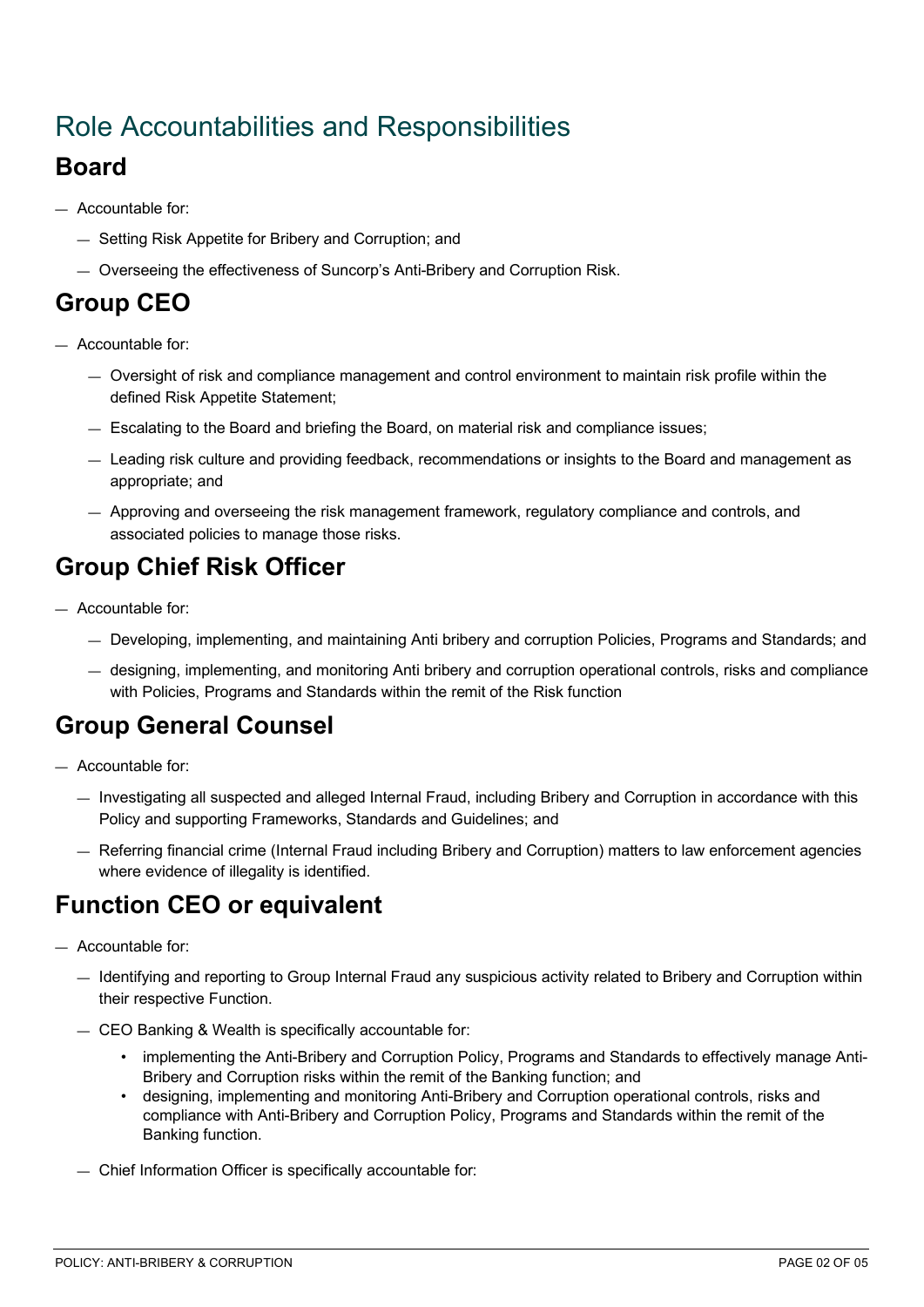- implementing Anti-Bribery and Corruption Policy, Programs and Standards and procedures within the remit of the Technology & Transformation function in accordance with business requirements to enable source data to be transferred to the Banking function systems.
- Responsible for:
	- Key Bribery and Corruption risks are identified and mitigated with appropriate Anti-Bribery and Corruption controls (including risk assessments);
	- Bribery and Corruption risks and control activities are documented in a Fraud Control Plan (which includes Bribery and Corruption);
	- All Employees, Officers and External Workers complete on-boarding and ongoing compliance training programs;
	- Where there is reliance on Third Parties, the risk of Third Party Bribery and Corruption is minimised with appropriate safeguards and effective monitoring and control management;
	- Bribery and Corruption matters are referred to law enforcement agencies by Group Internal Fraud, where evidence of illegality is identified; and
	- Timely remedial action is taken, which may include regulatory notification, loss recovery and control environment improvement.

#### **Financial Crime (Chief Risk Office Banking & Wealth)**

- Responsible for:
	- Developing, implementing, and maintaining the Anti-Bribery and Corruption Policy and risk management frameworks;
	- Designing, implementing, and monitoring Anti-Bribery and Corruption control and compliance monitoring activities;
	- Promoting a culture that manages Bribery and Corruption risk through Frameworks, Standards, guidance , recommendations and support that reinforces appropriate risk management;
	- Reporting confirmed cases of Bribery and Corruption to the Board Risk Committee;
	- Providing independent challenge and oversight to assist Functions to ensure they achieve their Bribery and Corruption control objectives in a responsible and sustainable way; and
	- Monitoring the effectiveness of Suncorp's Anti-Bribery & Corruption Policy.

#### **Group Internal Fraud**

- Responsible for:
	- Investigating all suspected and alleged cases of Bribery and Corruption in accordance with established operational risk and Incident Management Standards and Internal Fraud Investigation procedures;
	- Reporting confirmed Bribery and Corruption incidents in IRIIS in line with Incident Management Standard;
	- Providing prevention, detection and response expertise or advice to Functions as required;
	- Referring Bribery and Corruption matters to law enforcement agencies where evidence of illegality is identified and notifying the respective Function CEO or equivalent of Bribery and Corruption matters that have been referred; and
	- Managing and maintaining the Group's mandatory compliance Internal Fraud awareness training (which includes Bribery and Corruption).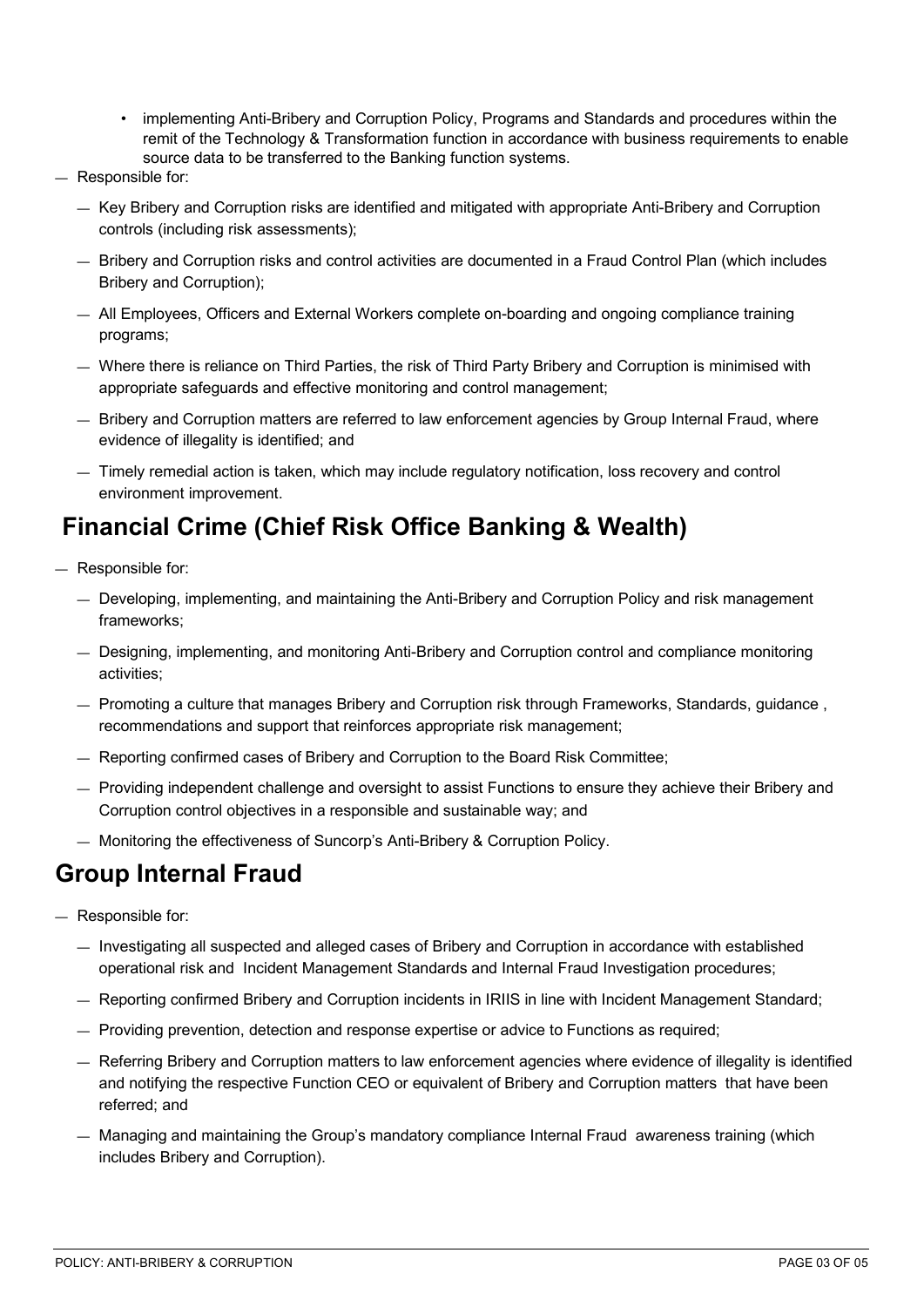#### **Employees, Officers and External Workers**

- Responsible for:
	- Immediately reporting suspected or alleged Bribery and Corruption to their Leader, Group Internal Fraud, or via Suncorp's Whistleblower service;
	- Complying with this Policy and must not:
		- offer, promise, give, accept or solicit any bribe (including Facilitation Payments) in any form;
		- engage in any form of Corruption, no matter the beneficiary.

— Maintaining knowledge and understanding of, and always acting in accordance with Suncorp's Code of Conduct, Group Policies, relevant controls, procedures, processes, and Suncorp values; and

— Completing mandatory compliance Internal Fraud awareness training (which includes Bribery and Corruption) on an annual basis<sup>1</sup>.

### Policy Exemptions

No exemptions apply to this Policy. Country level policies should only be developed where there are local legal or regulatory requirements to do so.

## Policy Breaches

All Policy breaches must be recorded in IRIIS in accordance with the Incident Management Standard and Breach Management Standard, with the Policy Owner notified. Non-compliance with this Policy may result in disciplinary action (including termination of employment).

To the extent that this Policy imposes obligations on Suncorp, it does not form a contractual term, condition or representation.

## Key Terms

Unless otherwise defined in this Policy, commonly used terms and phrases are defined within the Standard [Definitions Document.](https://suncorpgroup.sharepoint.com/sites/PolicySuite/Library/Forms/AllItems.aspx?id=%2Fsites%2FPolicySuite%2FLibrary%2FPolicy%20Definitions%20Standard%2Epdf&parent=%2Fsites%2FPolicySuite%2FLibrary)

<span id="page-3-0"></span>

| Anti-Bribery and<br><b>Corruption Program</b> | Activities Suncorp undertakes to mitigate Bribery and Corruption, including Policies,<br>Standards, risk assessment, controls, training and reporting.                                                                                                                                                                                                                                       |
|-----------------------------------------------|----------------------------------------------------------------------------------------------------------------------------------------------------------------------------------------------------------------------------------------------------------------------------------------------------------------------------------------------------------------------------------------------|
| <b>Bribery</b>                                | Offering, promising, giving, accepting or soliciting of any undue advantage of any<br>value (financial or non-financial), directly or indirectly, and irrespective of location(s),<br>in violation of applicable law, as an inducement or reward for a person (including a<br>"Public Official") acting or refraining from acting in relation to the performance of that<br>person's duties. |
|                                               | Note 1: Bribery is a subset of Corruption, all instances of Bribery will constitute Corruption, but not all instances of<br>Corruption will constitute Bribery.                                                                                                                                                                                                                              |